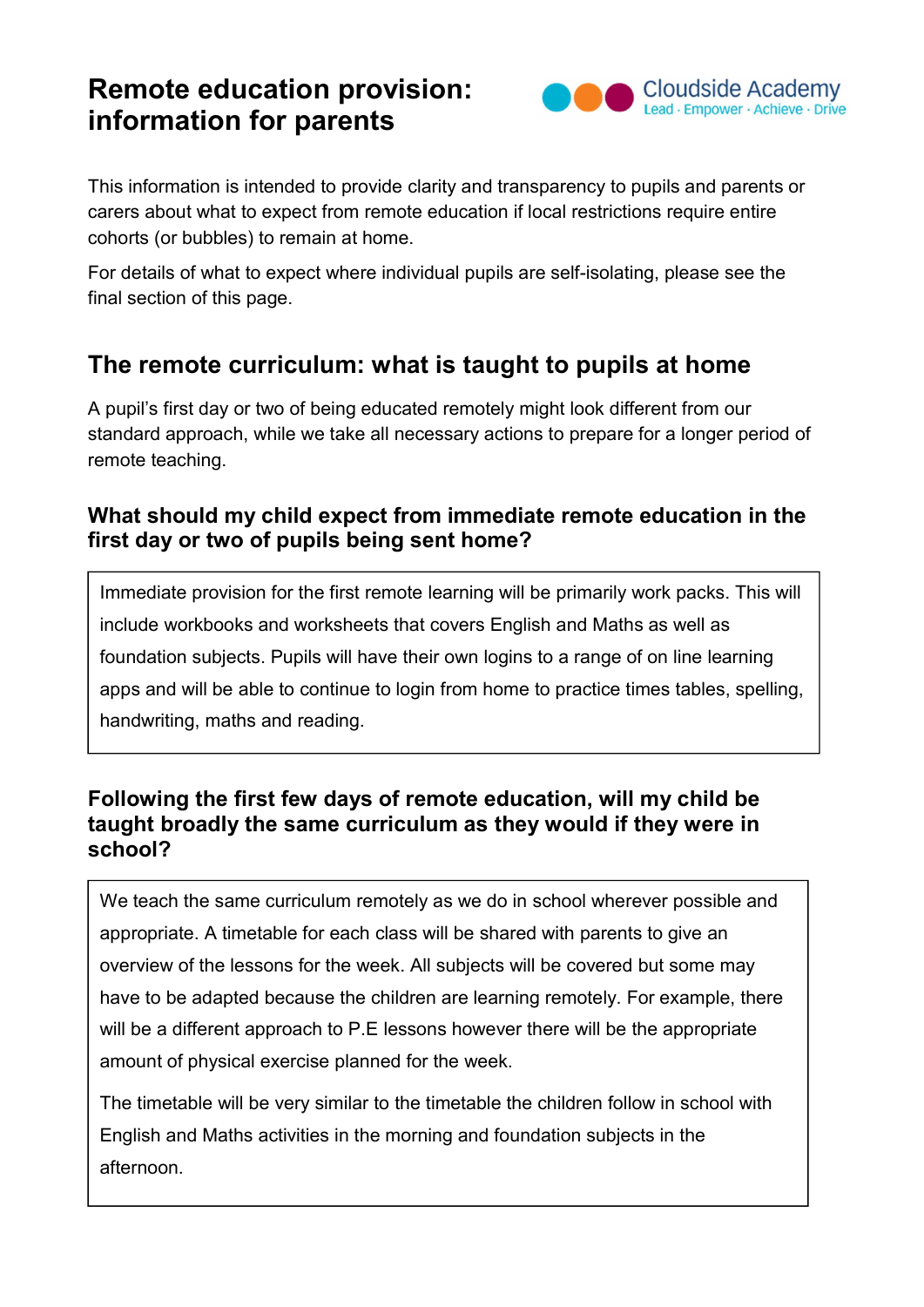# Remote teaching and study time each day

## How long can I expect work set by the school to take my child each day?

We expect that remote education (including remote teaching and independent work) will take pupils broadly the following number of hours each day:

| Primary school-aged pupils | The minimum expectation for teaching       |
|----------------------------|--------------------------------------------|
|                            | and working independently on related       |
|                            | tasks is:                                  |
|                            | 4 hours for pupils in Years 3, 4, 5 and 6. |
|                            | This may be web based via Seesaw or        |
|                            | using hard copies of work including        |
|                            | work books supplied by school.             |
|                            |                                            |

## Accessing remote education

#### How will my child access any online remote education you are providing?

The main live teaching delivery, recorded lessons and teaching videos will be through Seesaw and Teams. Both platforms can be accessed on phones, laptops or tablets.

There are a number of online learning tools that pupils have access to which support remote learning. These include Times Table Rock Stars, Accelerated Reader, Travel to Tokyo, Go Wild, iMoves. Your child will have all the logins and passwords they need to use these tools.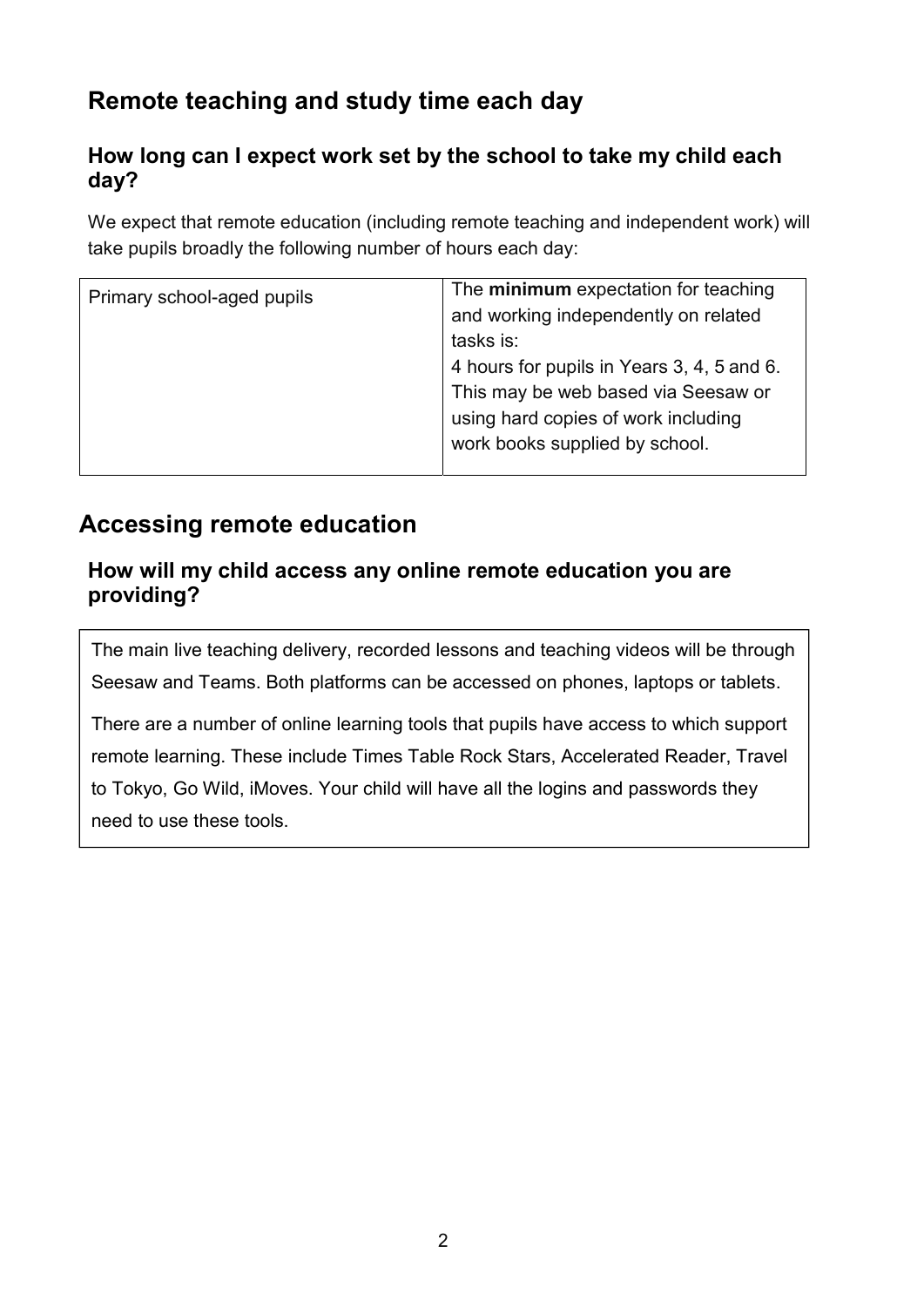#### If my child does not have digital or online access at home, how will you support them to access remote education?

We recognise that some pupils may not have suitable online access at home. We take the following approaches to support those pupils to access remote education:

The school will have contacted all parents and carers to establish what devices they have available at home to support learning. From this information, the school will identify which families they can loan laptops and iPads out to.

The first priority is to those families who have no other device apart from a phone to those pupils who require a device to complete assignments on.

Those families who have to share one device in addition to their phone School can offer SIM cards to parents. Each will cover a period of 90 days of internet use.

School has a small supply of dongles. Parents can request one should they need WiFi

School can support parents to apply for free additional data from their mobile phone provider.

Schools will provide printed materials to all pupils who cannot access them on line or would prefer to work on hard copies. Each teacher will organise a set date and time, weekly for each pack to be collected. Packs can be delivered to those families not in a position to collect.

Pupils can return their work weekly at the same time when they receive the following week's hard copies. Pupils also have an option of taking a photograph of the work and sending it to the teachers on the phone through Seesaw.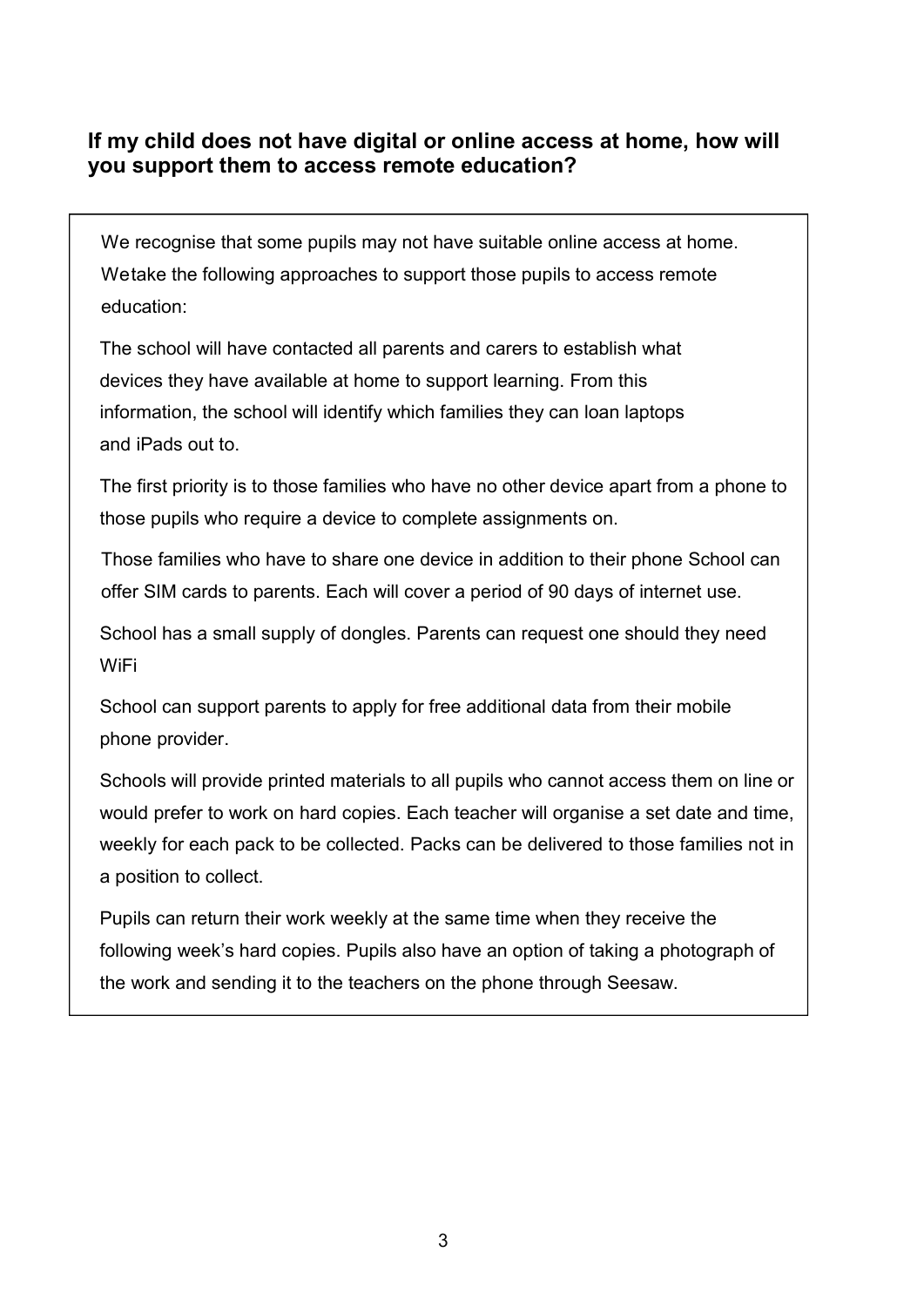## How will my child be taught remotely?

We use a combination of the following approaches to teach pupils remotely:

These include…

- live teaching (online lessons). At least sessions a day when teachers will be checking in with the class and delivering a live lesson.
- recorded teaching, video lessons recorded by the teachers themselves or from commercially produced sources.
- printed paper work packs produced by teachers
- textbooks and reading books
- a range of on line learning tools/ apps
- commercially available websites supporting teaching
- a range of practical activities to support well-being, develop life skills and positive character traits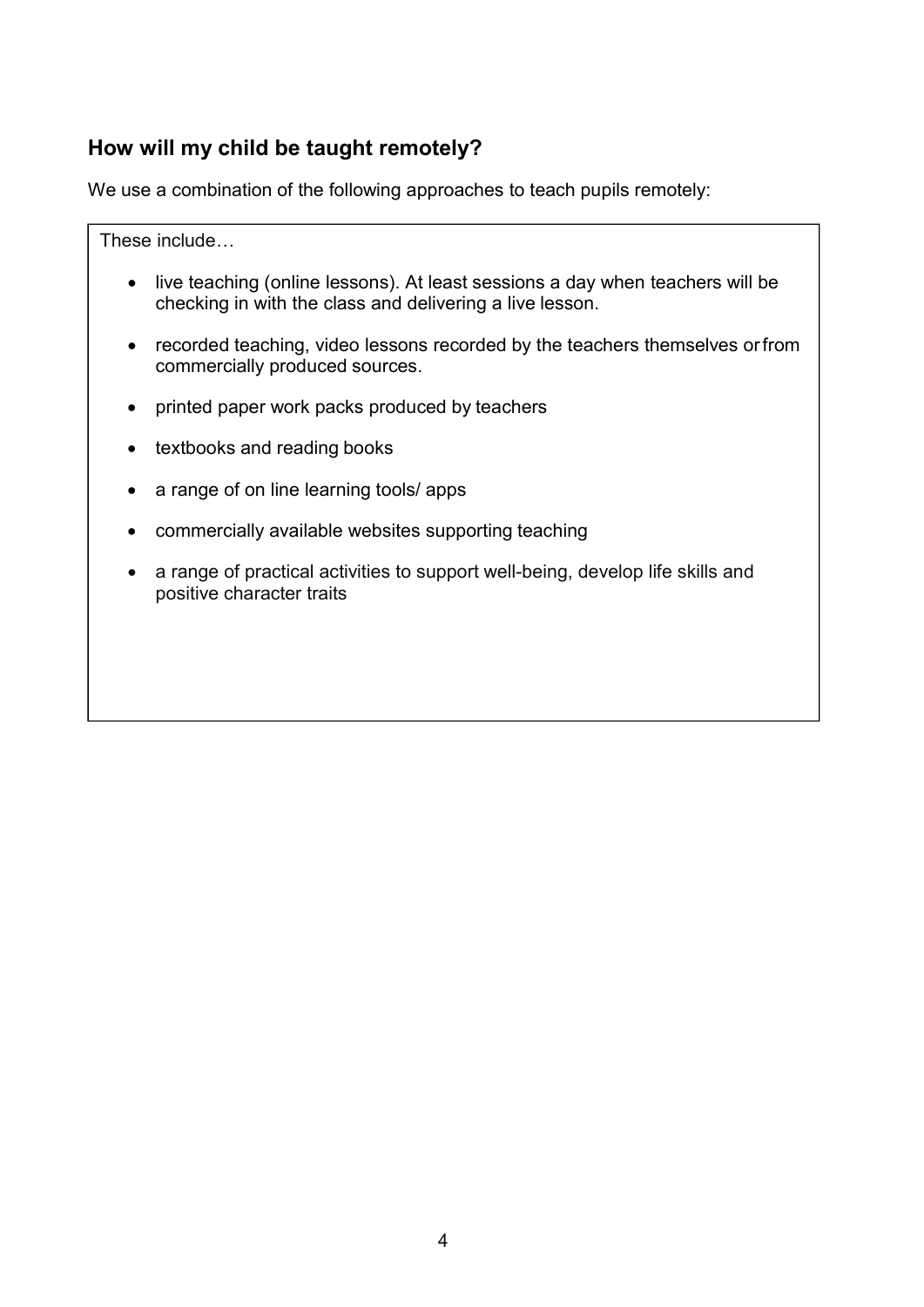## Engagement and feedback

### What are your expectations for my child's engagement and the support that we as parents and carers should provide at home?

We expect that children will watch the teaching sessions daily and complete the related learning tasks.

Parents should support their child to follow the order of lessons and approximate timings as shared with them on the weekly timetable by the class teacher.

The set number of tasks should be completed daily and uploaded for the teacher to assess. Photographs of the work can also be taken and sent to the teacher via Seesaw.

Children are expected to read daily.

Your child will also have access to a number of additional but optional activities should they compete their daily tasks.

You are asked to support by ensuring your child

- is dressed and ready to learn by the usual start of the school day.
- has a place where they can learn, preferably at a table.
- has little distractions such as the television on whilst working

Your child will be given clear instructions (verbally, written or through the video teaching sessions) about how to complete each task. You and your child can communicate with teachers via Seesaw or SchoolComms during the day if you have any questions. You are asked to remind your child to watch the learning videos that are uploaded daily.

Please help your child by referring to the timetable and encouraging your child to complete their daily tasks and checking they are sent back to the teacher.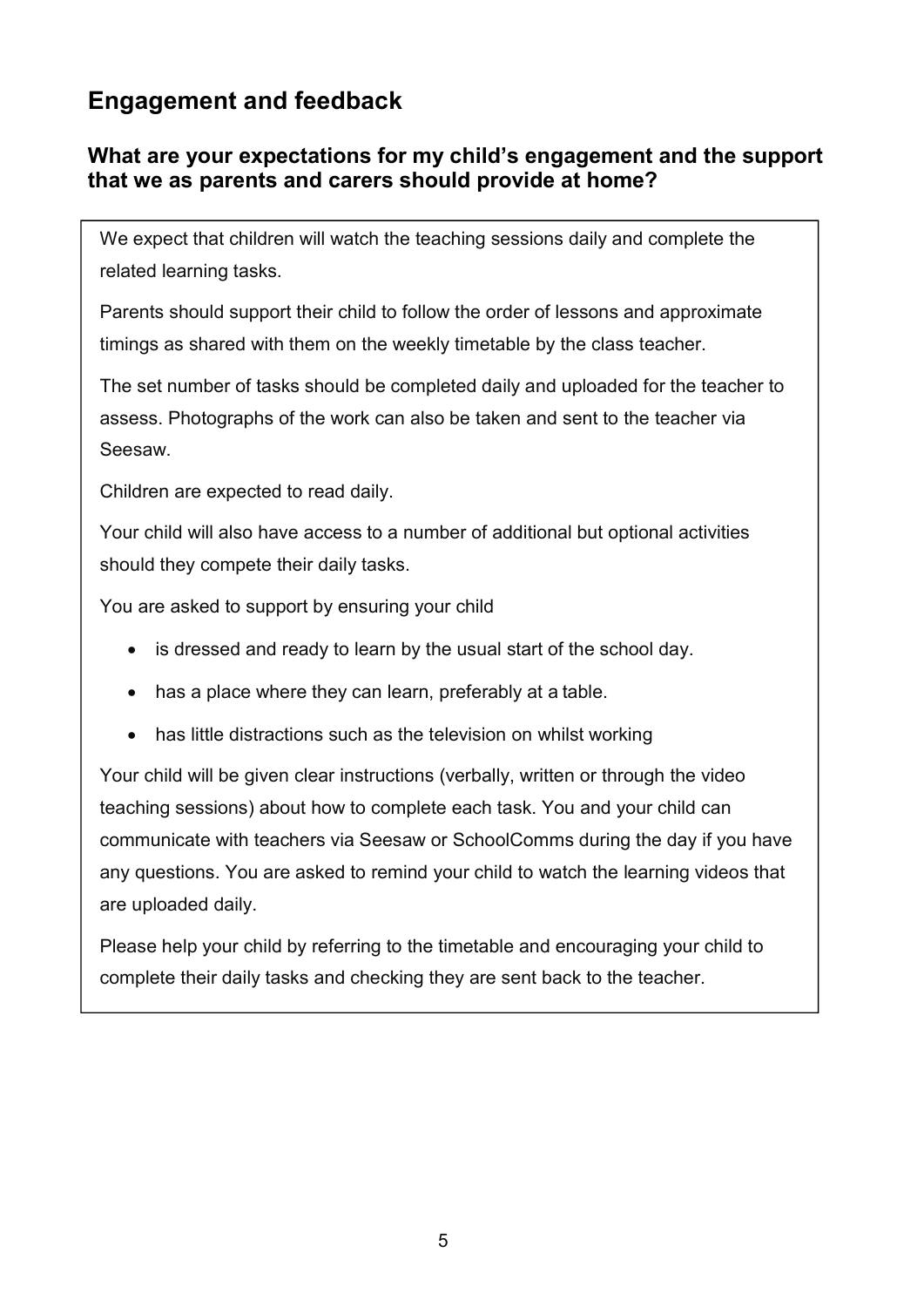### How will you check whether my child is engaging with their work and how will I be informed if there are concerns?

Teachers and / or teaching assistants will be checking the engagement of pupils daily on Seesaw and also by checking the work that is sent back. Any hard copies of completed work that is returned will be checked to ensure all daily tasks have been completed.

Parents will be contacted as a matter of urgency where it is evident that their child is not engaging or completing the expected number of tasks. School will offer support where parents identify that their child is struggling with remote learning.

## How will you assess my child's work and progress?

Feedback can take many forms and may not always mean extensive written comments for individual children. For example, whole-class feedback or quizzes marked automatically via digital platforms are also valid and effective methods, amongst many others. Our approach to feeding back on pupil work is as follows:

- marked work with written feedback sent back to pupils on Seesaw
- voice notes on Seesaw
- through live 'Ask the Teacher' sessions
- live and on line tests
- 1:1 feedback sessions with a teacher or teaching assistant

Pupils will have feedback on their work daily.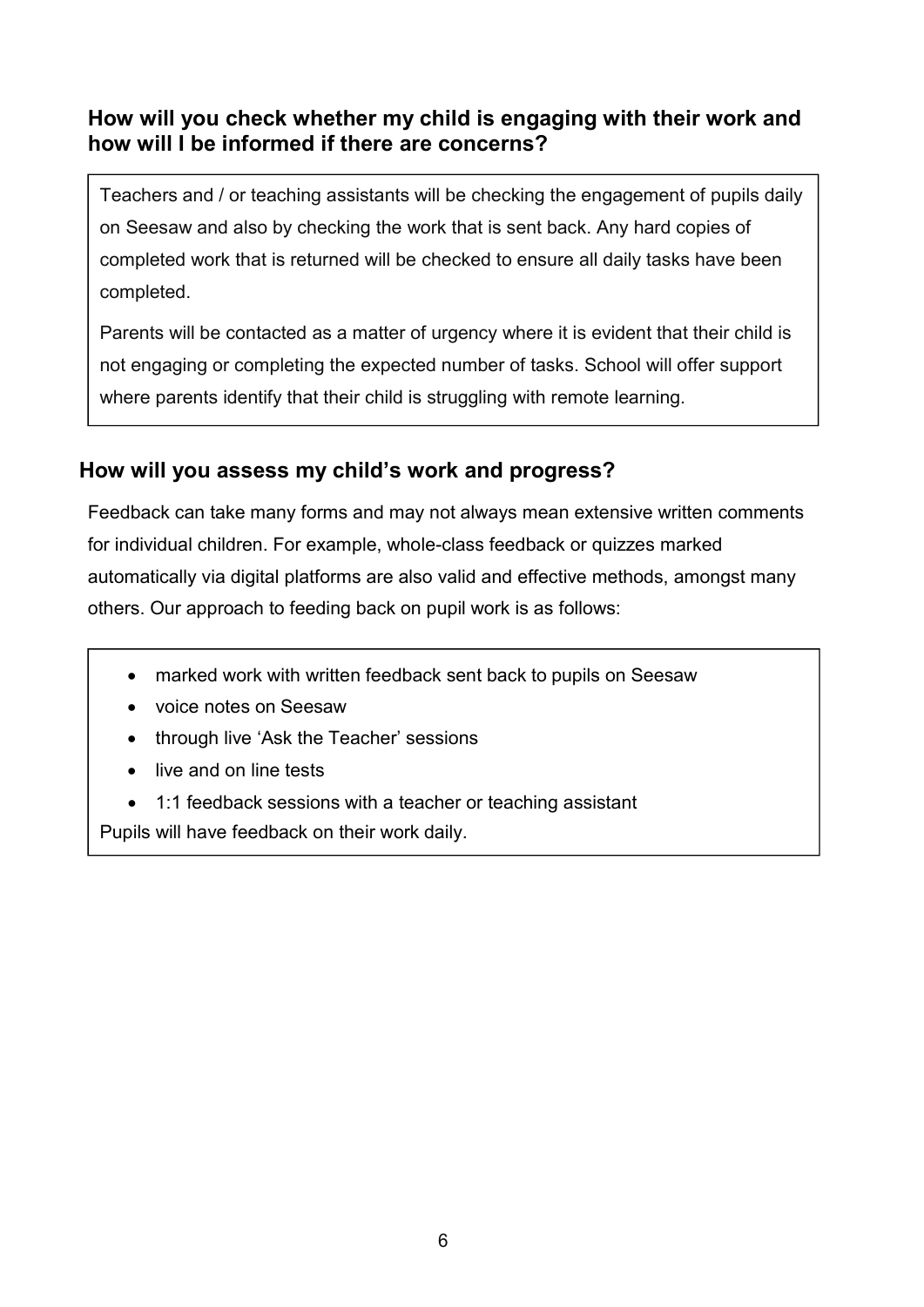## Additional support for pupils with particular needs

### How will you work with me to help my child who needs additional support from adults at home to access remote education?

We recognise that some pupils, for example, some pupils with special educational needs and disabilities (SEND), may not be able to access remote education without support from adults at home. We acknowledge the difficulties this may place on families, and we will work with parents and carers to support those pupils in the following ways:

- Planning a range of learning tasks in line with each child's targets but more appropriate for them to complete in the home environment.
- A range of tasks that teachers know children will be able to complete independently or with little support
- Uploading videos and stories for children to watch and sharing links of useful websites
- Discussions with parents to support them with the delivery of the home learning
- Offer support in school for pupils with significant special needs